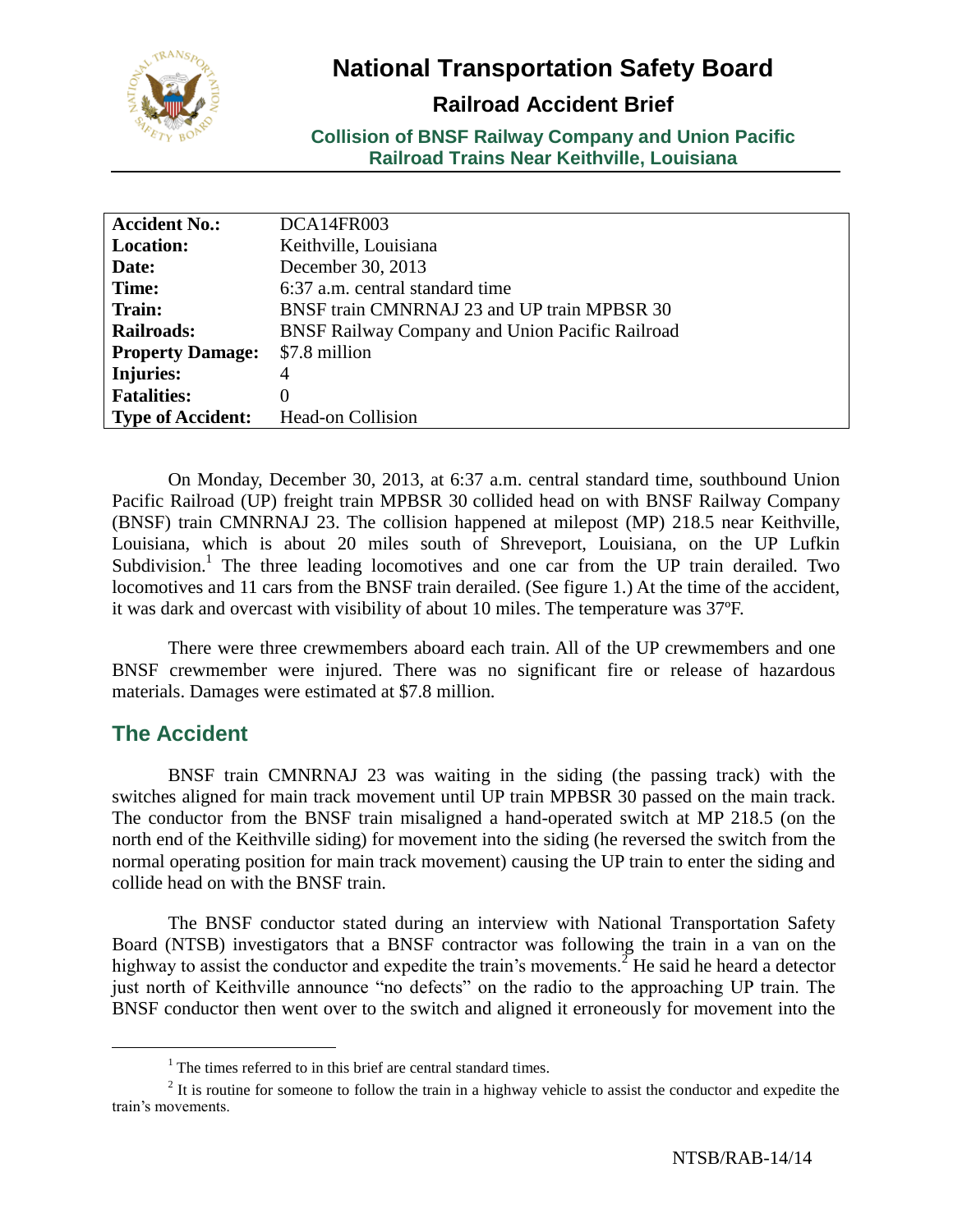siding.<sup>3</sup> He walked a short distance away before realizing his mistake; however he concluded there was not time to reposition the switch before the UP train arrived.



#### **Figure 1.** Derailment scene.

The event recorder data from one of the UP locomotives indicated the train was traveling about 48 mph when an emergency application of the train brakes was initiated. The train's speed was about 34 mph at the time of impact.

### **Site Description**

 $\overline{a}$ 

The UP Lufkin Subdivision was a single, main track with sidings for passing that ran north and south. The maximum operating speed through this area was 70 mph. Train movements through the Lufkin Subdivision were authorized by track warrants and governed by operating rules, general orders, timetable instructions, and signal indications.

<sup>&</sup>lt;sup>3</sup> A hot box detector was located at MP 219.5 to identify wheel journals that were overheating.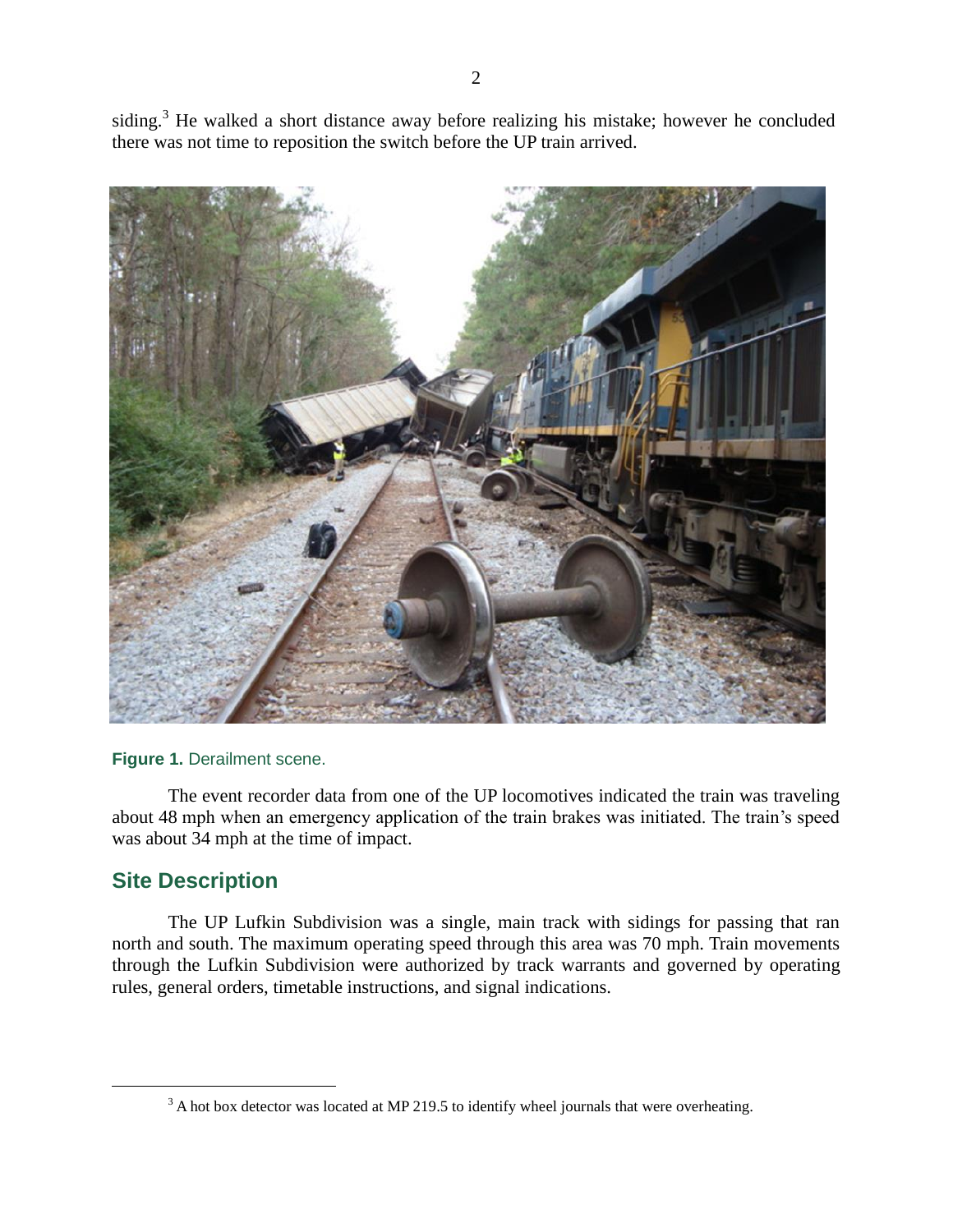The signal system was an automatic block system. The signal controls and indications were not communicated to the UP dispatch center in Omaha, Nebraska. Postaccident testing identified no anomalies that would have affected the functionality of the system.

The Keithville siding was 8,343 feet long. It was parallel to—and west of—the main track. The switch at the south end of the siding was a spring switch, and the switch at the north end was a rigid switch that required a crewmember to manually position it for siding or main track movement.<sup>4</sup>

### **BNSF Train CMNRNAJ 23**

 $\overline{a}$ 

The BNSF train crew, consisting of an engineer and a conductor, went on duty in Longview, Texas, at 10:00 p.m. on December 29, 2013. All crewmembers received the proper amount of off-duty time before being called for duty. The crew traveled by van to Martin Lake power plant in East Texas where they took charge of the empty coal train E MLMNAM0 16 (UP designation CMRNAJ 23) on the  $BNSF<sup>5</sup>$  The crew inspected the train and completed an air brake test before departing.

The engineer stated the trip from Martin Lake to the UP Lufkin Subdivision at Tenaha, Texas, was uneventful. The UP train dispatcher was contacted, and the crew received a track warrant at 3:27 a.m. authorizing the train's movement from Tenaha at MP 176 to Longstreet, Louisiana, after the arrival of three trains. The train dispatcher informed them that two of the three trains had already passed their location, and they only had to wait for the third train, BNSF 8913 South. The engineer said they waited about 45 minutes for the BNSF 8913 traveling south before departing north toward Longstreet.

At 4:34 a.m. the train dispatcher issued train CMNRNAJ 23 track warrant authority from Longstreet to Keithville with the added instructions to "clear main track at last named point."<sup>6</sup> The crew moved the train to the south switch at the Keithville siding. The engineer and conductor had a briefing about the tasks necessary for the train to enter the siding. As agreed during the briefing, the conductor remained at the switch and informed the engineer by radio when the train was clear of the main track at the south end of the Keithville siding. The conductor then lined the switch at the south end of the siding back for main track movement and traveled by van to the north end of the siding to wait for further movement authority from the train dispatcher. At this time, the switch at the north end of the siding was aligned in the normal position for main track movement.

The van driver parked about 30 feet from the hand-operated switch at the north end of the Keithville siding. The conductor remained in the van so he would be in position to align the switch once the southbound train had passed and additional track warrant authority was granted.

He then heard on the radio the dispatcher issue a track warrant authorizing the engineer to proceed after the arrival of a southbound train. Soon after, he heard the radio broadcast of the

<sup>&</sup>lt;sup>4</sup> A spring switch returns to its normal position automatically following a trailing movement.

<sup>5</sup> Upon entering the UP track, the train's designation changed to CMNRNAJ 23.

<sup>&</sup>lt;sup>6</sup> Instruction to "clear the main track" or "take siding" requires the train to enter the siding.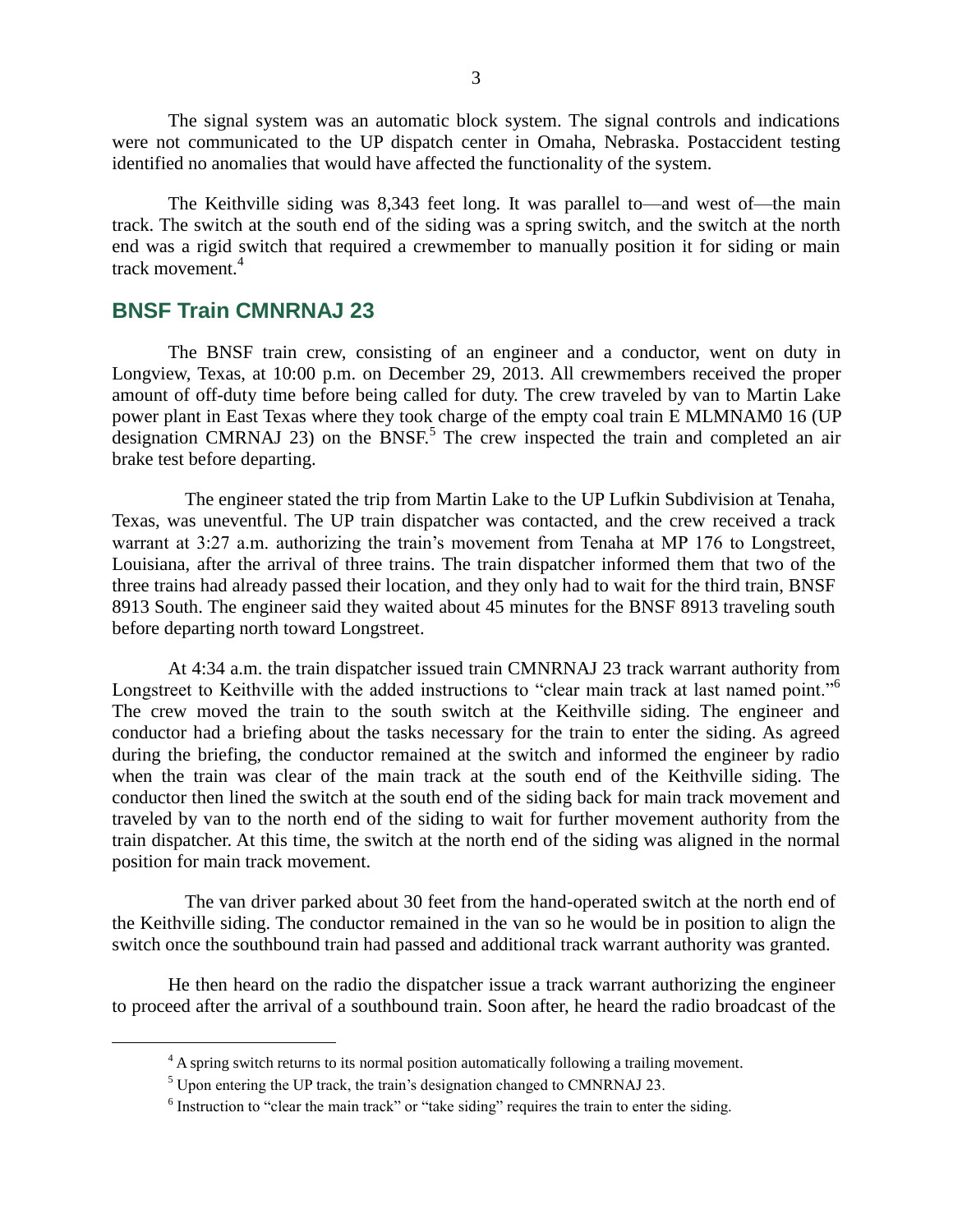detector located just north of Keithville announcing the inspection results of a passing southbound train. He incorrectly perceived this to be an indication that he needed to line the switch for the southbound train to enter the siding. He explained that on previous occasions when he had been northbound at Keithville, the northbound train would wait for the southbound train on the main track, rather than in the siding. This required him to reverse the switch or align it toward the siding so the southbound train would enter the siding to pass.

He aligned the switch for the siding before observing the approaching train and then realized he had lined it incorrectly. He told investigators the southbound train was approaching too fast to allow him to correct his error. He turned and ran past the van, yelling at the van's driver to run because of the impending collision.

#### **UP Train MPBSR 30**

The crew on UP train MPBSR 30, consisting of an engineer, a conductor, and a student engineer, went on duty at 2:40 a.m. at Union Pacific Riverfront Yard in Shreveport, Louisiana. All crewmembers had received the proper amount of off-duty time prior to the call for duty.

The UP train left Riverfront Yard at 5:45 a.m. with track warrant authority on the main track from Riverfront to Timpson, Texas, and instructions to wait on the main track at Timpson. This authority included the main track at Keithville. The UP crew was not informed that the BNSF train was in the siding at Keithville because the UP crew did not need to take any action at that location.

During an interview with NTSB investigators, the UP engineer stated he noticed the headlight reflecting off the windshield of a train sitting in the siding as they approached Keithville. As he got closer, he saw the switch target. (The switch target is only visible to an approaching train when the switch is lined for the siding.) The engineer said he yelled at the other crewmembers that they were headed into the siding toward a standing train. He applied the brakes in emergency mode before the train reached the switch. The crewmembers prepared for impact. The engineer remained in his seat while the conductor and student engineer braced themselves on the floor near the rear door of the lead locomotive control compartment. The train continued into the siding and collided with the BNSF train.

The NTSB review of the event recorder data confirmed the engineer's actions.

### **Probable Cause**

The National Transportation Safety Board determines that the probable cause of the accident was the BNSF train conductor's improper positioning of a switch for movement into the siding occupied by the BNSF train.

For more details about this accident, visit [www.ntsb.gov/investigations/dms.html](http://www.ntsb.gov/investigations/dms.html) and search for NTSB accident ID DCA14FR003.

#### **Adopted: December 1, 2014**